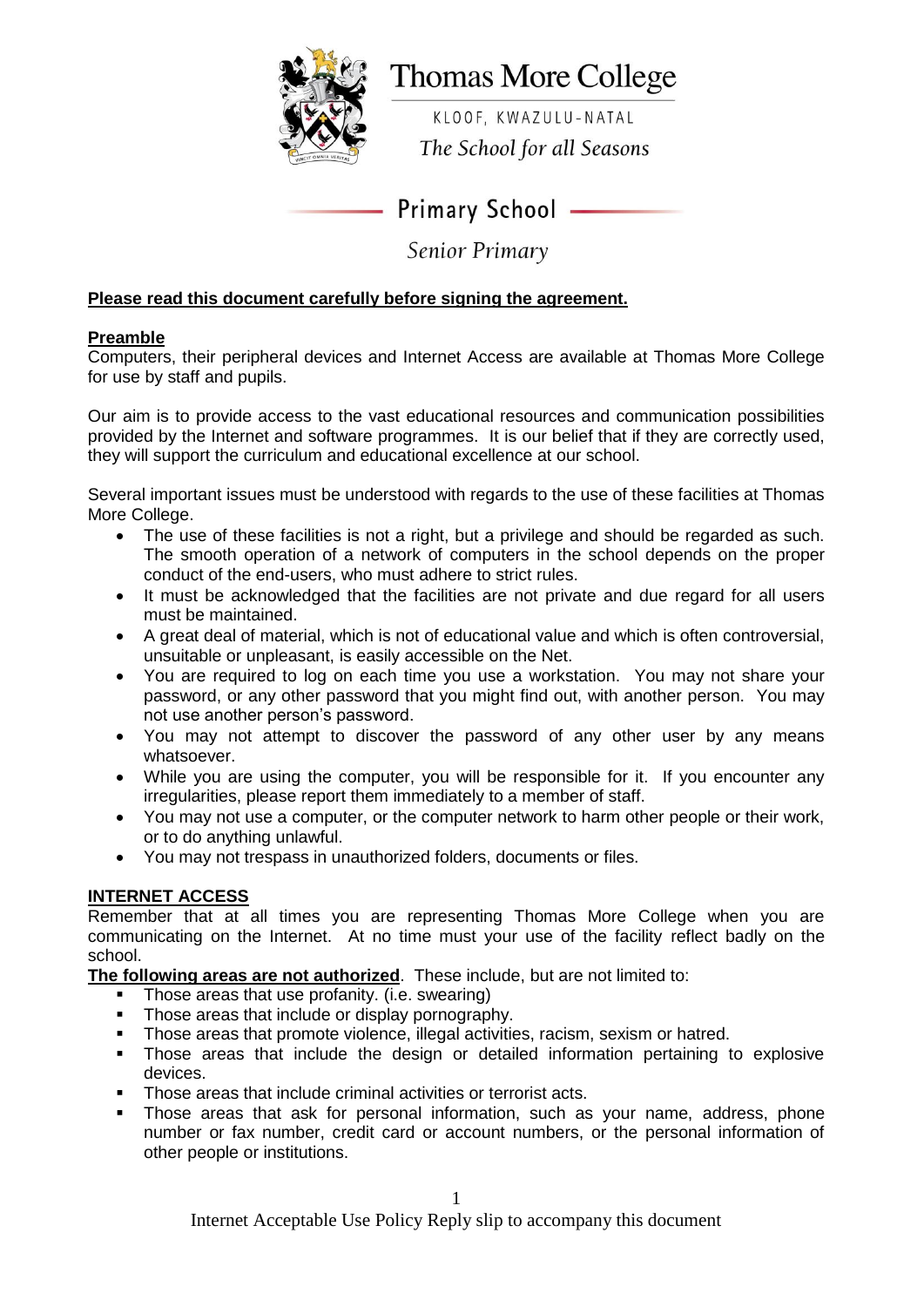**Revealing your own, or anyone else's address or telephone numbers can be dangerous and can expose you or them to offensive or unwanted communications. If any incoming information asks you for more information than you care to reveal, or makes you uncomfortable in any way, inform a staff member immediately.**

- Any area that the staff of Thomas More College deem inappropriate.
- You may not open an age-restricted site.
- If you are not sure whether a site is acceptable or not, ask a member of staff before exploring it. If such a site is inadvertently accessed, leave it immediately and inform a staff member.

## **PRIVACY**

**Any P.C. or e-mail account used at TMC is the property of Thomas More College.**

**It must be clearly understood that any of your files or folders on any TMC computer hard drive or in your 'My Documents', any Internet access or any other programme, may be reviewed or monitored at any time by the network manager. This information may be revealed to the I.T. Teacher, the Grade Head, the class teacher, the Dean of Boys / Girls or your parents at the discretion of the Deans, Deputy Head or the Headmistress.**

- If you accidentally discover any confidential material of any sort, e.g. information that pupils should not normally have access to, such as examination papers or reports, **do not show any other pupil.** Report this to a staff member immediately.
- **All Internet access is filtered and monitored. Circumventing these filters or monitoring is not allowed.**
- **Parents or legal guardians may gain access to their child's e-mail upon request.**

#### **If a pupil does not abide by the rules, which the pupil and his/her parent/guardian have signed, the pupil may have his rights revoked and will be banned from using our computer facilities and Internet at Thomas More College**. The time relating to the ban will be at the discretion of the Dean of Boys / Girls, the Deputy Head or the Headmistress.

## **SECURITY**

- You may not interfere with the operation of the network, which includes installing unauthorized software, shareware or freeware.(i.e.games)
- You may not use a proxy, attempt to change any network systems or hack the system in any way.
- **You may not delete files, folders or directories.**
- Never introduce or attempt to create any form of virus on the Network.
- Social networks such as Facebook (legal age 13), Twitter, Snapchat, Instagram etc. are unacceptable.
- You may not purchase any item across the Internet.
- You may not harass any user of the TMC network, or of the Internet, by sending unwanted mail.
- Memory sticks or external hard drives must be scanned for viruses before use. These devices as well as the headphones are the responsibility of the child.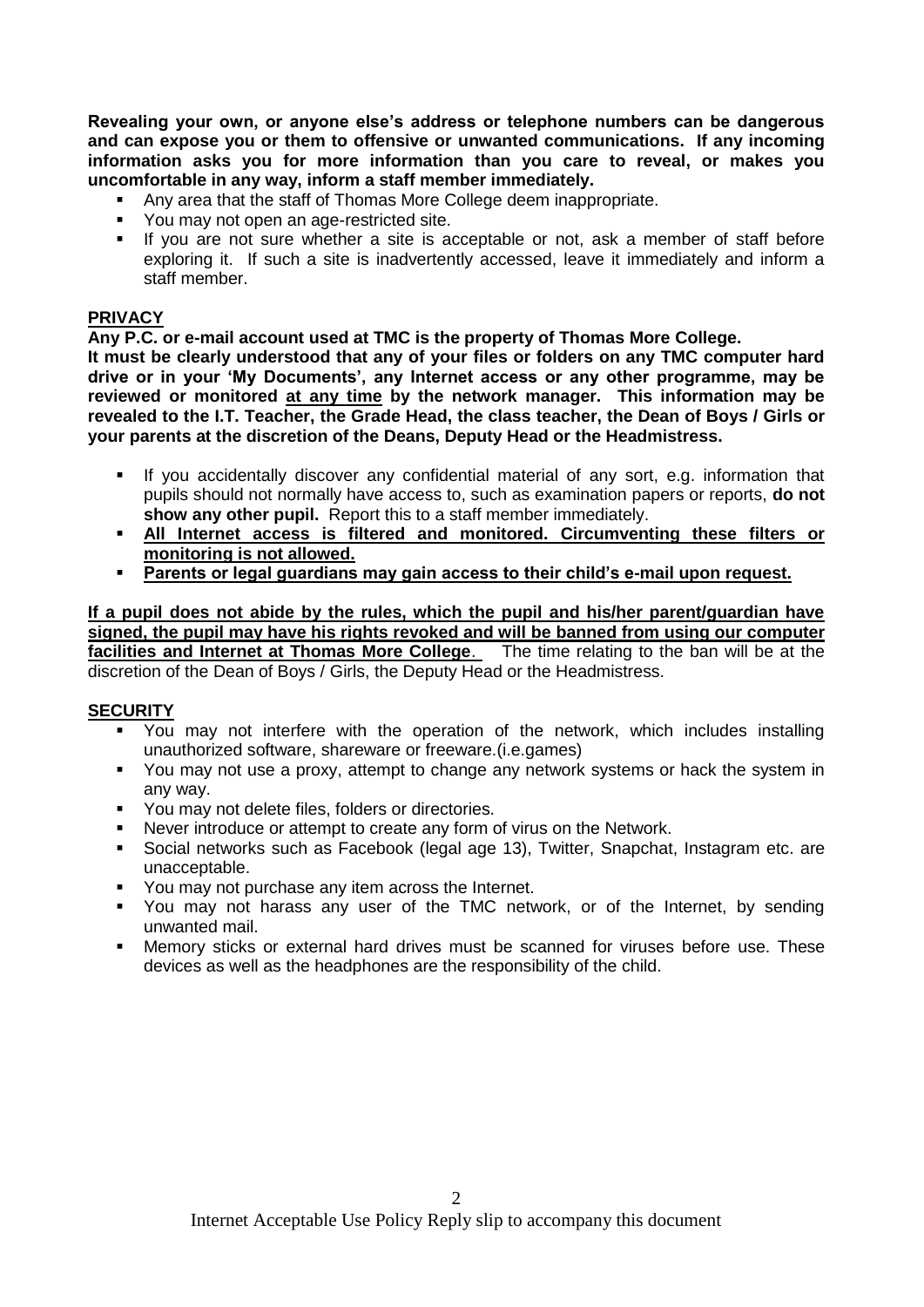## **COMPUTER ETIQUETTE**

Be polite in all communications no matter to whom they are addressed.

- Use only appropriate language. You may not swear, or use vulgarities, offensive language, or express racist or sexist sentiments. Threatening and derogatory language will also not be tolerated.
- Items posted on the Internet are there for posterity (even if deleted) therefore think before you post either pictures or comments.
- You may not use any form of 'hate speech'.
- Remember that the use of CAPITALS in an e-mail is considered to be shouting and may cause offence.
- You may not send any unsolicited messages (chain letters, broadcast messages, pyramids, etc.) as this causes network congestion and interferes with the work of others.
- Photographs of other people require their permission before posting or tagging, or they may not be distributed as this is an invasion of privacy.

## **GENERAL COMPUTER USE**

- Do not attempt to 'fix' a computer or remove any of the components. Report any fault to a staff member or the IT Department.
- You may play music CDs on the computers as long as it does not interfere with any lessons or staff requests.
- Suitable Internet information may be stored in a file in your 'H Drive'. Only the final information may be printed with permission from a staff member.
- Your printing will be recorded using 'Paper cut'. Printing is costly and pupils must be aware that they have the privilege of a printing account and should they exceed this by printing private matter they will have to purchase a "recharge" voucher.
- You may not use the school's network for any political use.
- No vandalism will be tolerated.
- Eating and drinking when in an environment with computers is not allowed.
- Academic use of the computer, by any user, no matter how young, takes priority over leisure use.
- Storage capacity is at a premium and pupils are encouraged to conserve space by deleting unnecessary emails or saved pictures and documents that take up space on the server. Only school related work should be saved in your Thomas More Account.
- Phones/tablets are not permitted on children during tests and exams, and children found with phones/tablets during this time will be considered to be cheating. They may not use the calculator facility of the phone/tablet for Maths tests and exams, but this is permissible where such devices, with teacher permission and supervision, are used in class.
- There are occasions where a teacher may require the children to use a phone/tablet as part of an academic programme, but he/she will notify you in writing of these occasions well in advance. Cell phone and tablet etiquette and correct usage may form part of the IT programme.
- When using a device for reading on e-book/tablet, or using a calculator, you need to get the permission of the teacher and may only do so under supervision.
- At break, e-books/tablets may only be looked at in the PS Library or on the steps to the Library.

## **Social Media Policy**

## **Preamble**

This policy aims to give clear guidelines that must be followed in order to fulfil the rights and responsibilities the school has towards its pupils and staff. The policy comes about in response to the active encouragement of the use of Technology in classrooms at TMC. In particular TMC does not want its name or reputation or that of its staff or pupils to be tarnished on Social Media sites.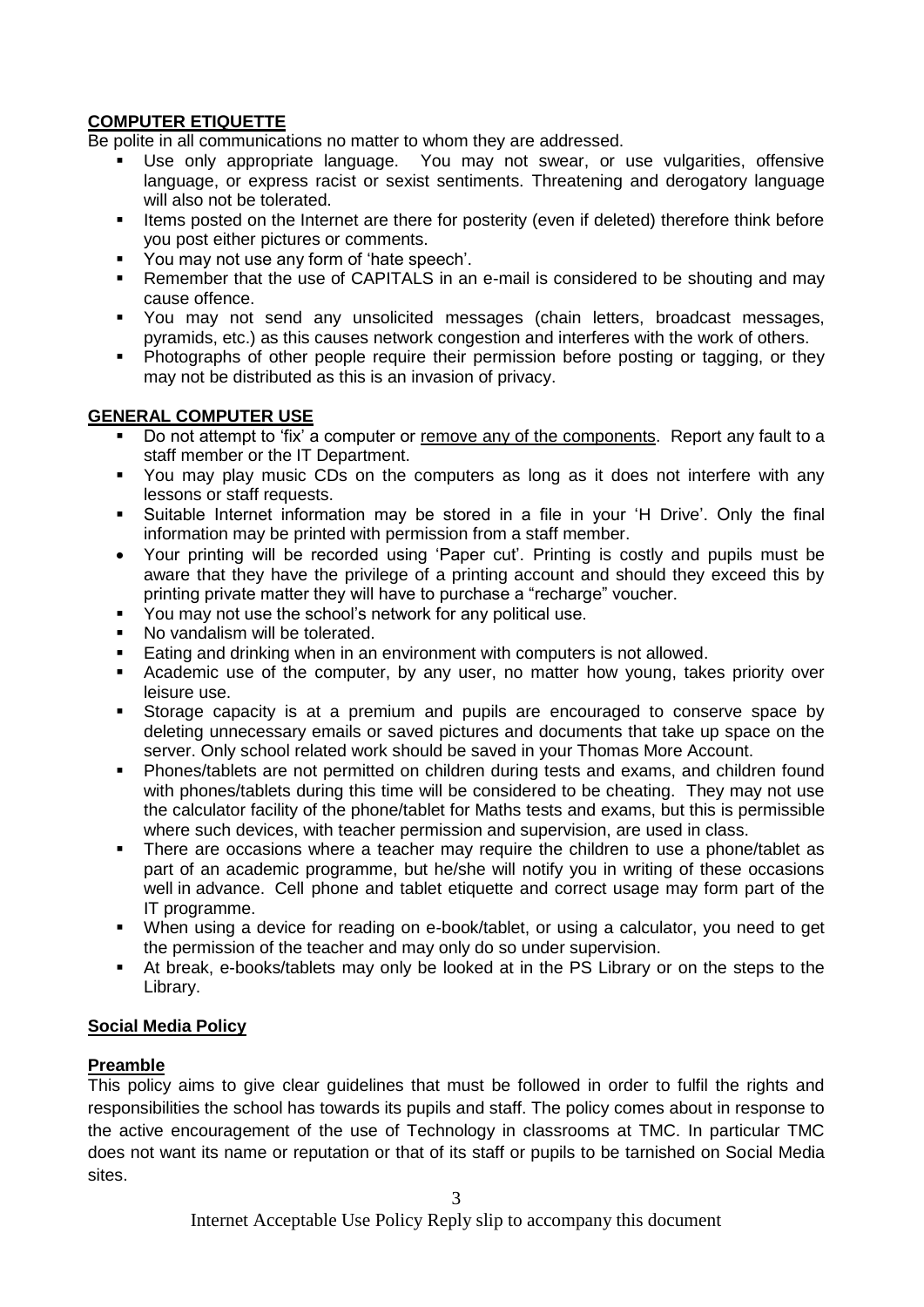## **Online Conduct of pupils**

- Be responsible for what you post on any social media site. (Whether at or outside school or at home)
- Pupils must be aware that excessive usage and their internet activities are logged and can be traced.
- Do not bring into disrepute the name of TMC. Pupils are responsible for their own behaviour on the Internet just as they are in a classroom, on the sports field or on the playground
- Do not video or take pictures of teachers or other students without their permission
- Do not upload any offensive or demeaning material, distribute or link to such material that can be associated with TMC.
- Do not Cyberbully.
- Do not plagiarise material and post it as yours on social media sites or use in projects or school work. Respect copyright.
- Protect yourself by applying the maximum privacy settings on all your social media platforms
- Change your password regularly and use symbols and special characters
- Be an **Upstander** and not a bystander.
- Take the following action if someone posts something (including pictures/videos) of you that you deem offensive
	- $\triangleright$  Tell a teacher or another adult
	- $\triangleright$  Capture and save all the relevant information, e.g. screenshots, posts, sender, information etc.
	- $\triangleright$  Go to the IT department to ask for assistance in tracking the IP address of the offender.

## **DISCLAIMER**

Thomas More makes no warranties of any kind whether expressed or implied, for the service it is providing. Thomas More College cannot be held responsible for any computer related damages you may suffer. Use of any information obtained via the Internet is at your own risk. Thomas More specifically denies any responsibility for the accuracy, quality or acceptability of information obtained through electronic information resources.